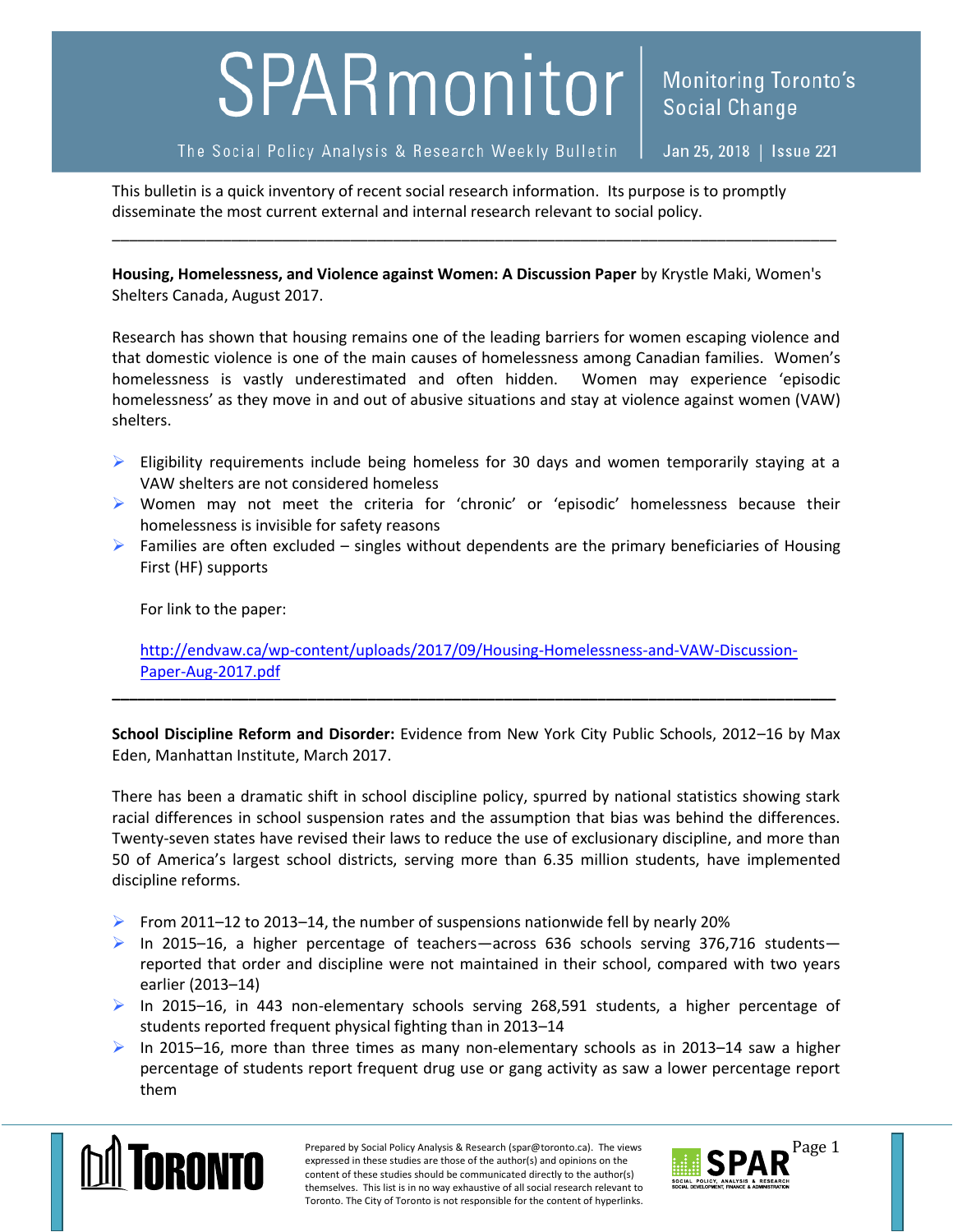For link to the report:

<https://www.manhattan-institute.org/sites/default/files/R-ME-0217v2.pdf>

**Report Card on Ontario's Elementary Schools 2017** by Peter Cowley and Stephen Easton, Fraser Institute, December 2017.

\_\_\_\_\_\_\_\_\_\_\_\_\_\_\_\_\_\_\_\_\_\_\_\_\_\_\_\_\_\_\_\_\_\_\_\_\_\_\_\_\_\_\_\_\_\_\_\_\_\_\_\_\_\_\_\_\_\_\_\_\_\_\_\_\_\_\_\_\_\_\_\_\_\_\_\_\_\_\_\_\_\_\_\_\_

This report collects a variety of relevant, objective indicators of school performance into one, easily accessible public document so that anyone can analyze and compare the performance of individual schools. By doing so, the Report Card assists parents when they choose a school for their children and encourages and assists all those seeking to improve their schools.

- $\triangleright$  These indicators show the average level of proficiency achieved by the school's students on the uniform EQAO assessments in reading, writing, and mathematics at the grade-3 and grade-6 levels
- $\triangleright$  Differences among students in abilities, motivation, and work habits inevitably have some impact upon the final results
- $\triangleright$  There is also variation within schools in the results obtained in different subject areas and at different grades.

For link to the report:

[https://www.fraserinstitute.org/sites/default/files/ontario-elementary-school-rankings-2017-](https://www.fraserinstitute.org/sites/default/files/ontario-elementary-school-rankings-2017-1837.pdf) [1837.pdf](https://www.fraserinstitute.org/sites/default/files/ontario-elementary-school-rankings-2017-1837.pdf)

\_\_\_\_\_\_\_\_\_\_\_\_\_\_\_\_\_\_\_\_\_\_\_\_\_\_\_\_\_\_\_\_\_\_\_\_\_\_\_\_\_\_\_\_\_\_\_\_\_\_\_\_\_\_\_\_\_\_\_\_\_\_\_\_\_\_\_\_\_\_\_\_\_\_\_\_\_\_\_\_\_\_\_\_\_

**Distributions of Household Economic Accounts for Income, Consumption, Saving and Wealth of Canadian Households, 2016**, Statistics Canada, December 2017.

New estimates for the distributions of household disposable income, final consumption expenditure, net saving and wealth indicate that households in the top disposable income quintile held 48.9% of total household wealth, while the bottom disposable income quintile held 5.8% in 2016.

- $\triangleright$  The top 20% of income earning Canadian households accounted for 40.9% of total household disposable income
- $\triangleright$  Compared with the entire Canadian economy, these households accounted for 23.5% of total gross national income accruing to Canadians from all sources
- $\triangleright$  The share of total final consumption expenditure among the top 20% income earning households has ranged from 32.5% in 2000 and 2004 to 31.3% in 2011

\_\_\_\_\_\_\_\_\_\_\_\_\_\_\_\_\_\_\_\_\_\_\_\_\_\_\_\_\_\_\_\_\_\_\_\_\_\_\_\_\_\_\_\_\_\_\_\_\_\_\_\_\_\_\_\_\_\_\_\_\_\_\_\_\_\_\_\_\_\_\_\_\_\_\_\_\_\_\_\_\_\_\_\_\_

For link to the report:

<http://www.statcan.gc.ca/daily-quotidien/171214/dq171214b-eng.pdf>